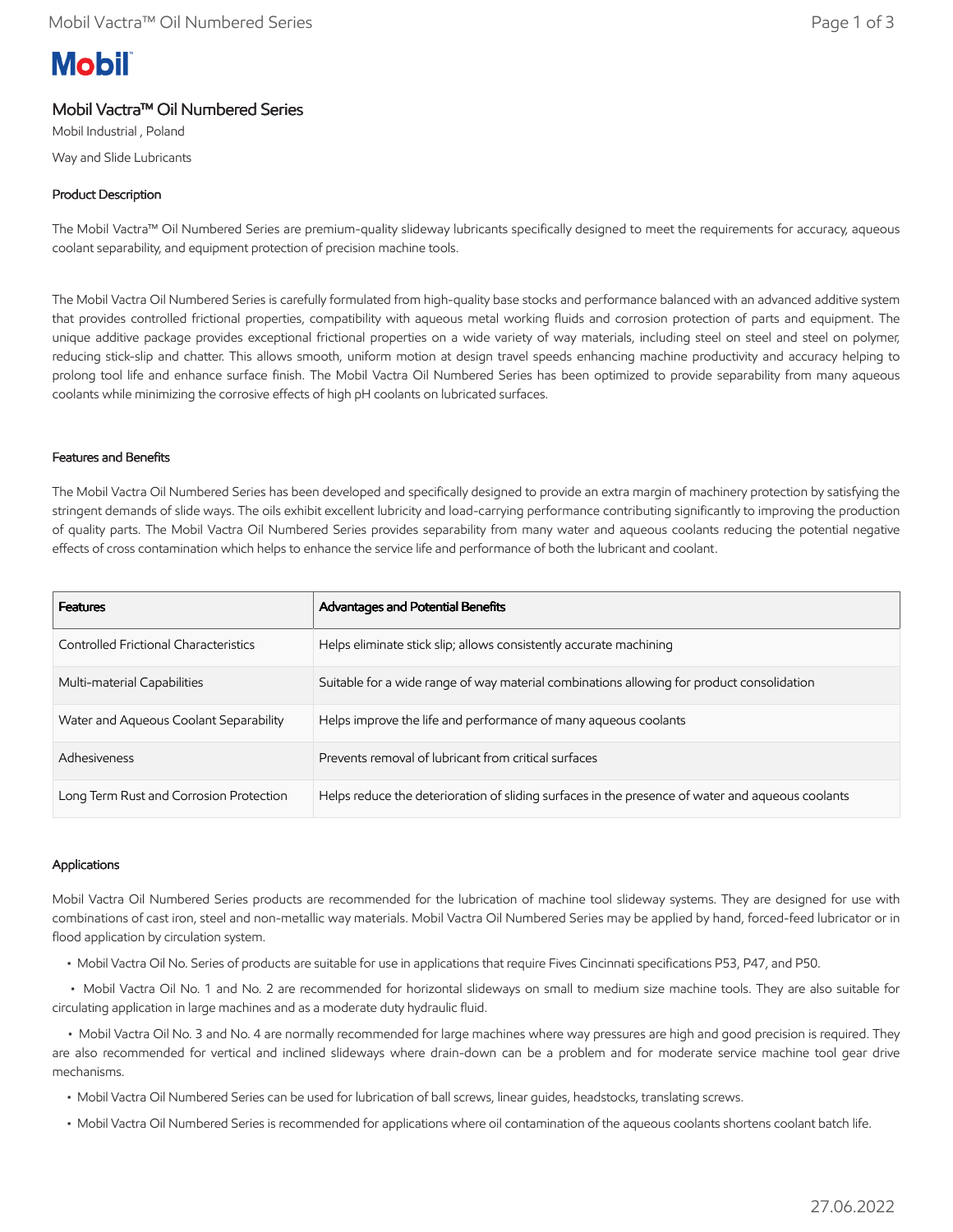### Mobil Vactra™ Oil Numbered Series Page 2 of 3

## Specifications and Approvals

| This product is recommended for use in applications requiring: | <b>NO.1</b> | <b>NO. 2</b> | NO.3 | NO.4 |
|----------------------------------------------------------------|-------------|--------------|------|------|
| Fives Cincinnati P-47                                          |             | X            |      |      |
| Fives Cincinnati P-50                                          |             |              |      | ∧    |
| Fives Cincinnati P-53                                          | X           |              |      |      |

| This product meets or exceeds the requirements of: | <b>NO.1</b> | <b>NO.2</b> | NO.3 | <b>NO.4</b> |
|----------------------------------------------------|-------------|-------------|------|-------------|
| <b>DIN 51502 CGLP</b>                              | X           |             |      |             |
| ISO L-GA (ISO 6743-13:2002)                        |             | X           | X    | X           |
| ISO L-GB (ISO 6743-13:2002)                        |             |             |      |             |

#### Properties and Specifications

| Property                                              |               | <b>NO.2</b>   | NO.3           | <b>NO.4</b>    |
|-------------------------------------------------------|---------------|---------------|----------------|----------------|
| Grade                                                 | <b>ISO 32</b> | <b>ISO 68</b> | <b>ISO 150</b> | <b>ISO 220</b> |
| Copper Strip Corrosion, 3 h, 100 C, Rating, ASTM D130 | 1B            | 1B            | 1B             | 1B             |
| FZG Scuffing, Fail Load Stage, A/8.3/90, ISO 14635-1  | 13            | 13            | 13             | 13             |
| Flash Point, Cleveland Open Cup, °C, ASTM D92         | 216           | 228           | 248            | 240            |
| Kinematic Viscosity @ 40 C, mm2/s, ASTM D445          | 32            | 68            | 156            | 221            |
| Pour Point, °C, ASTM D97                              | $-30$         | $-18$         | $-6$           | $-3$           |

#### Health and Safety

Health and Safety recommendations for this product can be found on the Material Safety Data Sheet (MSDS) @ [http://www.msds.exxonmobil.com/psims](http://www.msds.exxonmobil.com/psims/psims.aspx) /psims.aspx

All trademarks used herein are trademarks or registered trademarks of Exxon Mobil Corporation or one of its subsidiaries unless indicated otherwise.

12-2021

ExxonMobil Lubricants & Specialties Europe, division of ExxonMobil Petroleum & Chemicals BV. This information relates only to products supplied in Europe (including Turkey) and the Former Soviet Union.

ExxonMobil Poland sp. z o.o. ul.Chmielna 85/87 00-805 Warszawa

You can always contact our Technical Help Desk engineers on Mobil lubricants and services related questions:<https://www.mobil.pl/pl-pl/contact-us>

Tel +48 22 556 29 00 Fax +48 22 620 16 61

Typical Properties are typical of those obtained with normal production tolerance and do not constitute a specification. Variations that do not affect product performance are to be expected during normal manufacture and at different blending locations. The information contained herein is subject to change without notice. All products may not be available locally. For more information, contact your local ExxonMobil contact or visit